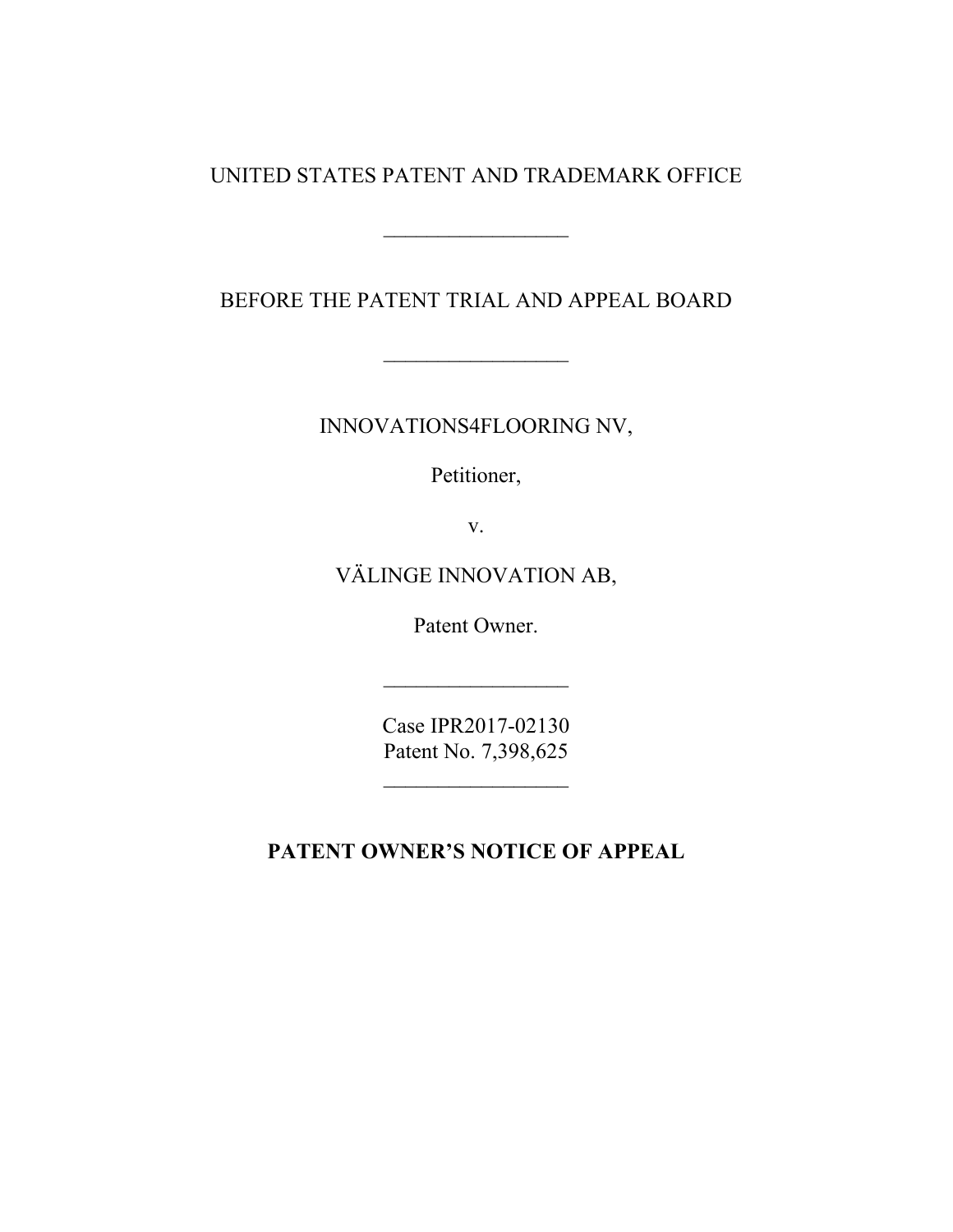Pursuant to 35 U.S.C. §§ 141(c) and 319 and 37 C.F.R. § 90.2(a), Patent Owner Välinge Innovation AB. ("Välinge") hereby provides notice that it appeals to the United States Court of Appeals for the Federal Circuit from the Final Written Decision entered March 25, 2019, (Paper No. 36), and from all underlying orders, decisions, rulings, and opinions relating to U.S. Patent No. 7,398,625 B2 ("the '625 patent"), set forth in *Inter Partes* Review IPR2017-02130.

In accordance with 37 C.F.R.  $\S 90.2(a)(3)(ii)$ , the issues on appeal include, but are not limited to:

- $\bullet$  the Board's determination that claims 1–12 are unpatentable.
- any other issue decided adversely to Välinge in an order, decision, ruling, or opinion underlying or supporting the Board's Final Written Decision.

Pursuant to 35 U.S.C. § 142 and 37 C.F.R. § 90.2(a), this Notice is being filed with the Director of the PTO, and a copy of this Notice is being concurrently filed with the Board. In addition, a copy of this Notice and the required docketing fees are being filed with the Clerk's Office for the United States Court of Appeals for the Federal Circuit via CM/ECF.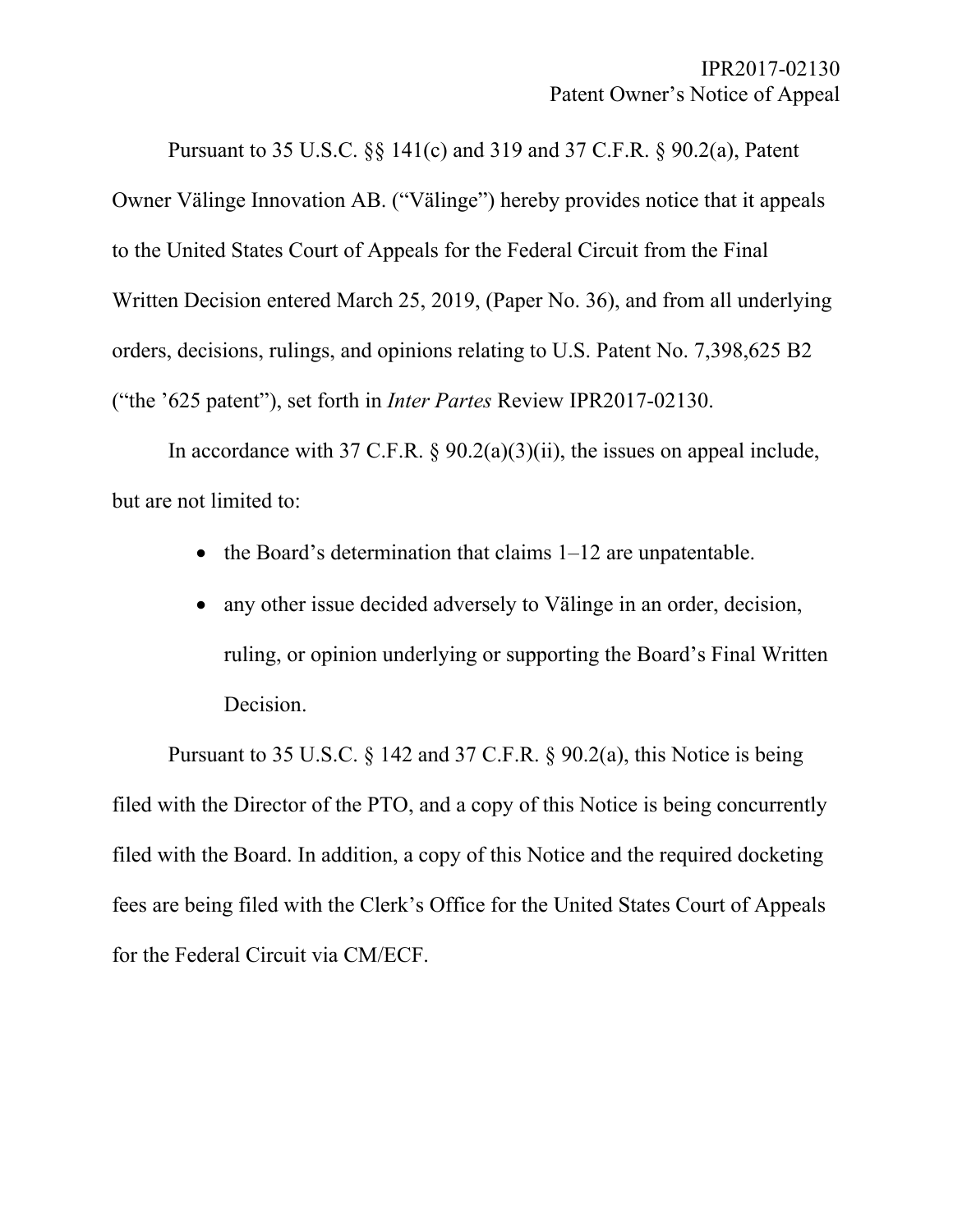IPR2017-02130 Patent Owner's Notice of Appeal

Date: May 21, 2019 Respectfully submitted,

*/Kathleen A. Daley/*  Kathleen A. Daley Lead Counsel for Patent Owner Reg. No. 36,116

Daniel C. Cooley Backup Counsel for Patent Owner Reg. No. 59,639

Counsel for Välinge Innovation AB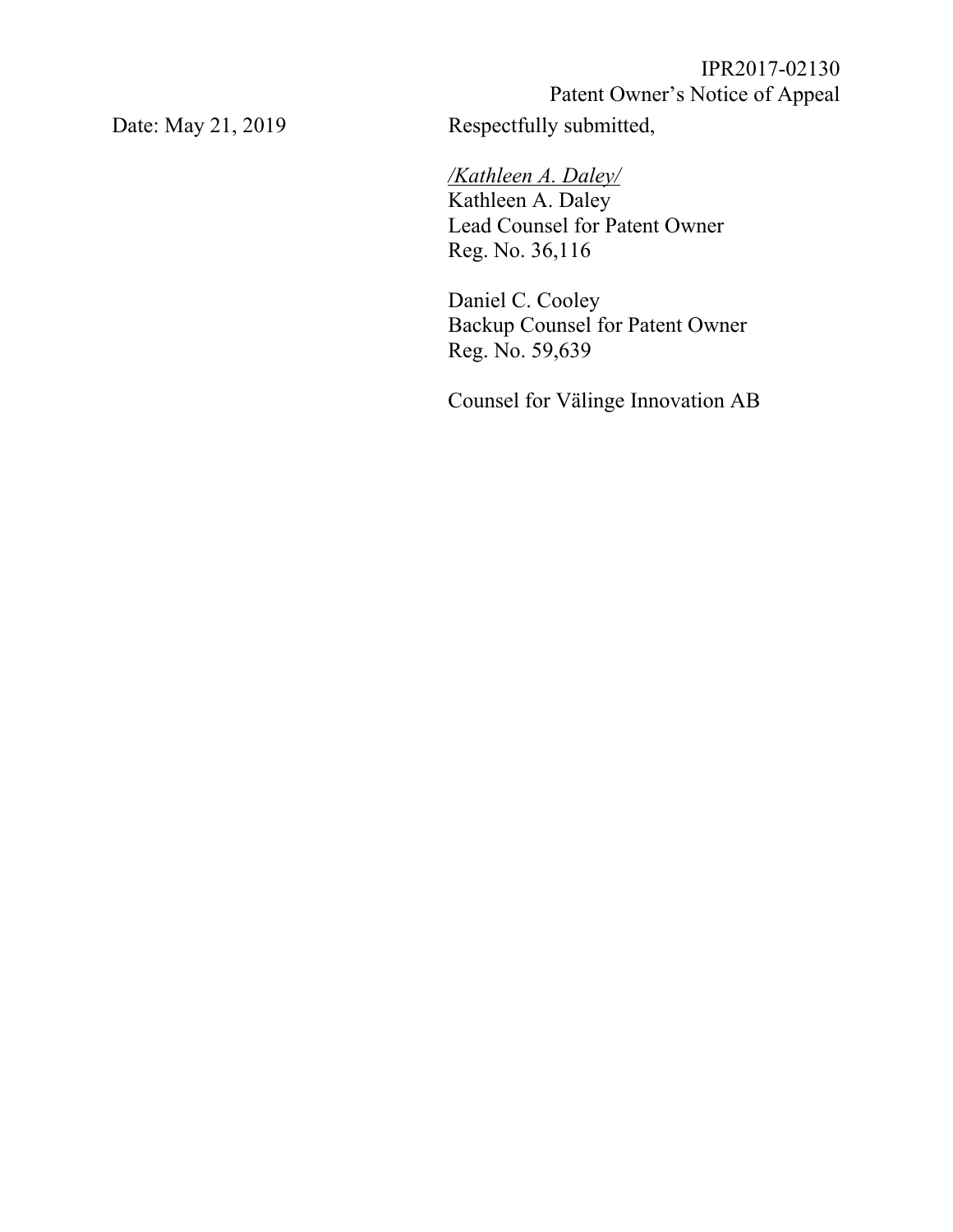## IPR2017-02130 Patent Owner's Notice of Appeal **CERTIFICATE OF SERVICE AND FILING**

I hereby certify that on this  $21<sup>st</sup>$  day of May, 2019, in addition to being filed and served electronically through the Board's E2E System, a true and correct copy of the foregoing Patent Owner's Notice of Appeal was served on the Director of the PTO, via hand delivery at the following address:

> Office of the General Counsel United States Patent and Trademark Office Madison Building East, Room 10B20 600 Dulany Street Alexandria, VA 22313-1450

I also hereby certify that on this  $21<sup>st</sup>$  day of May, 2019, a true and correct copy of the foregoing Patent Owner's Notice of Appeal and the filing fee, were filed with the Clerk's Office of the United States Court of Appeals for the Federal Circuit, via CM/ECF.

I also hereby certify that on this  $21<sup>st</sup>$  day of May, 2019, a true and correct copy of the foregoing Patent Owner's Notice of Appeal was served, by electronic mail, upon the following: